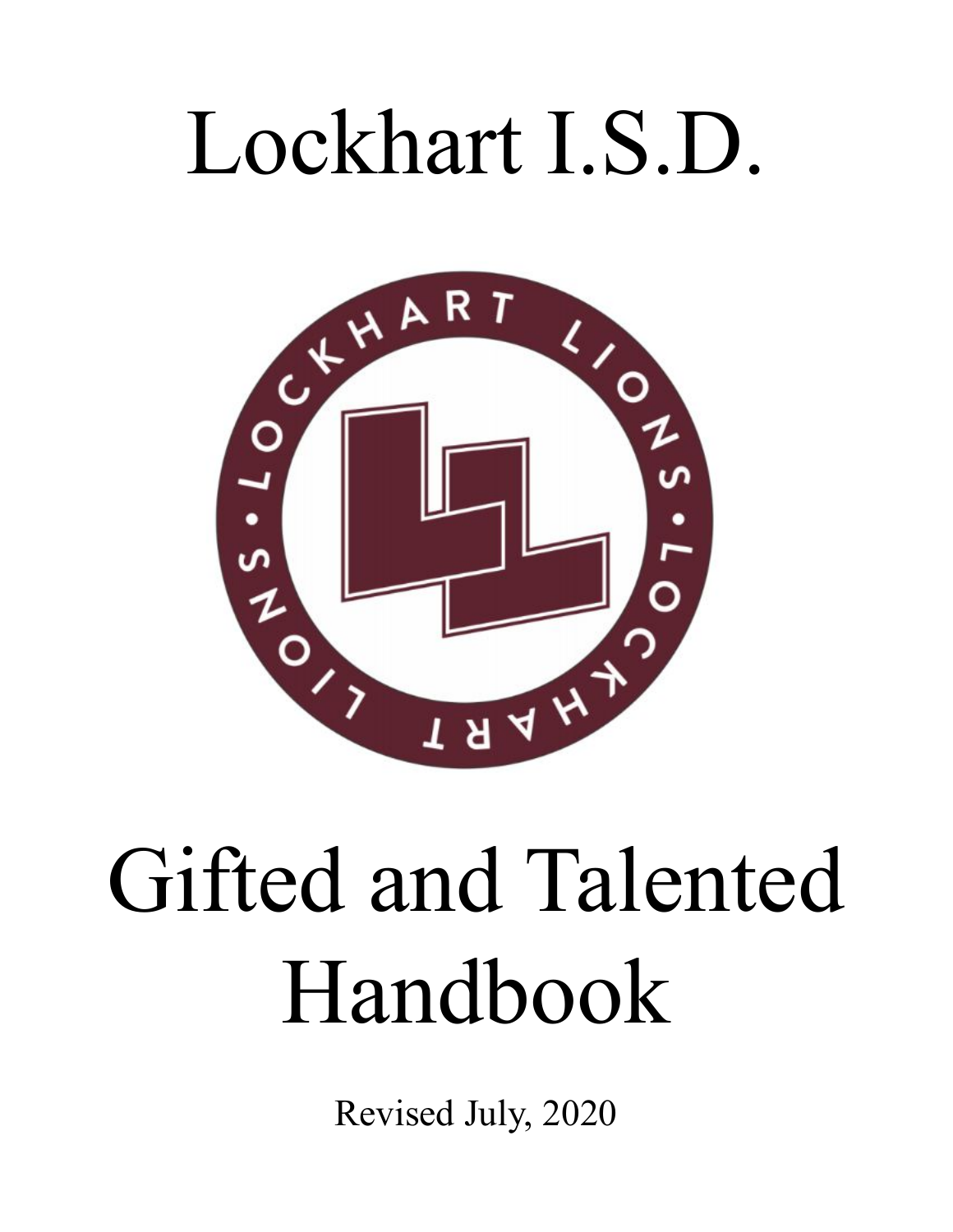## Board of Trustees

Steve Johnson, President

Michael Wright, Vice President (At Large)

Tom Guyton, Secretary (At Large)

Barbara Sanchez (District 1)

Rene Rayos (District 2)

Sam Lockhart (District 3)

Warren Burnett (District 4)

Mark Estrada, Superintendent of Schools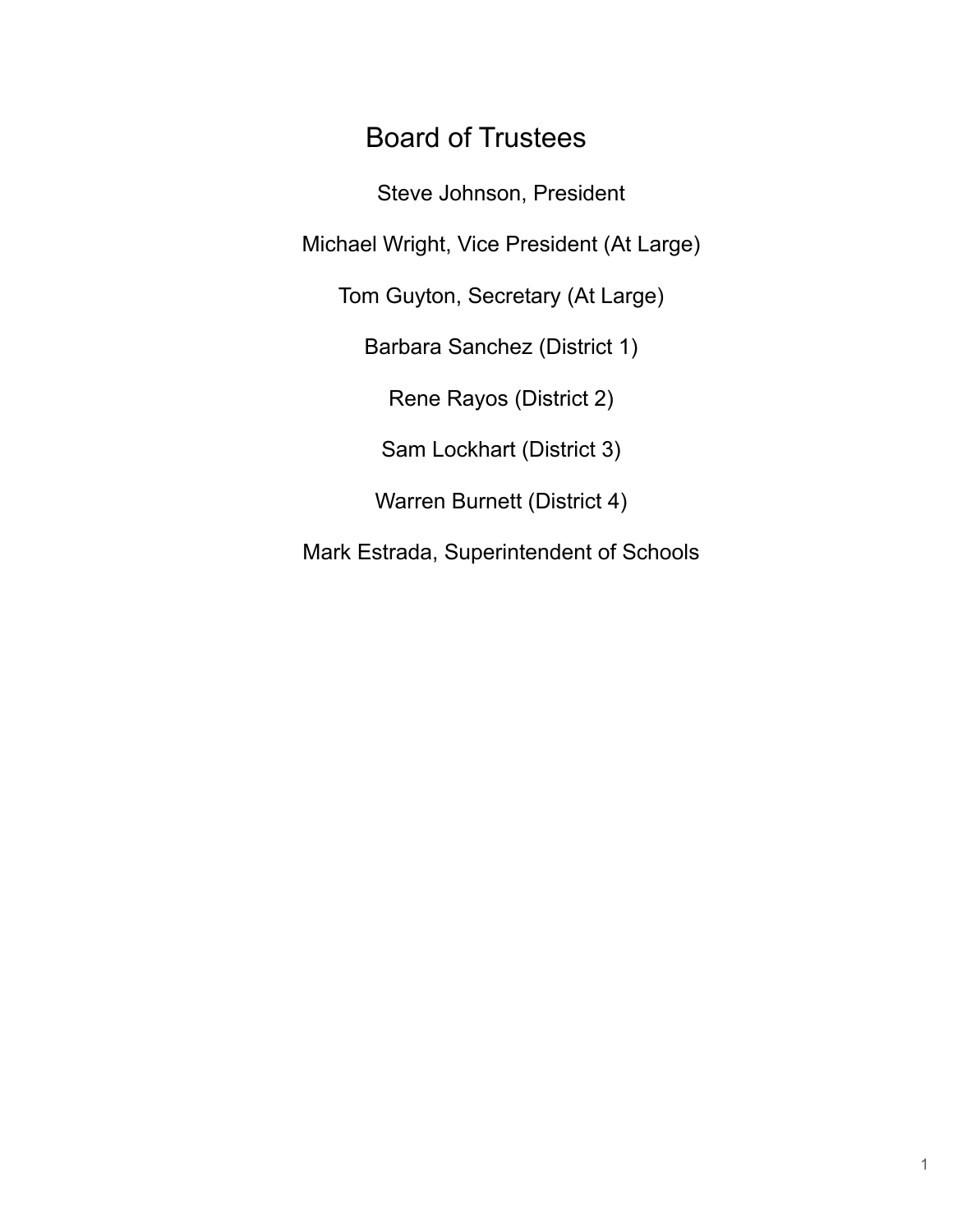# **Contacts**

Dr. Stephaine Camarillo, Assistant Superintendent, Curriculum and Instruction [stephaine.camarillo@lockhart.txed.net](mailto:stephaine.camarillo@lockhart.txed.net)

> Sheila Mulbry, Gifted Education Specialist [sheila.mulbry@lockhart.txed.net](mailto:sheila.mulbry@lockhart.txed.net)

Yvonne Garcia, Gifted Education Specialist [yvonne.garcia@lockhart.txed.net](mailto:yvonne.garcia@lockhart.txed.net)

Adam Miller, Assistant Principal, Lockhart Junior High School [adam.miller@lockhart.txed.net](mailto:adam.miller@lockhart.txed.net)

> Barry Bacom, Principal, Lockhart High School [barry.bacom@lockhart.txed.net](mailto:barry.bacom@lockhart.txed.net)

For more information regarding Gifted and Talented Services in Lockhart ISD, please refer to the Gifted and Talented Website: [http://www.lockhartisd.org/about\\_us/departments/curriculum\\_\\_\\_instruction/gifted](http://www.lockhartisd.org/about_us/departments/curriculum___instruction/gifted_and_talented) [\\_and\\_talented](http://www.lockhartisd.org/about_us/departments/curriculum___instruction/gifted_and_talented)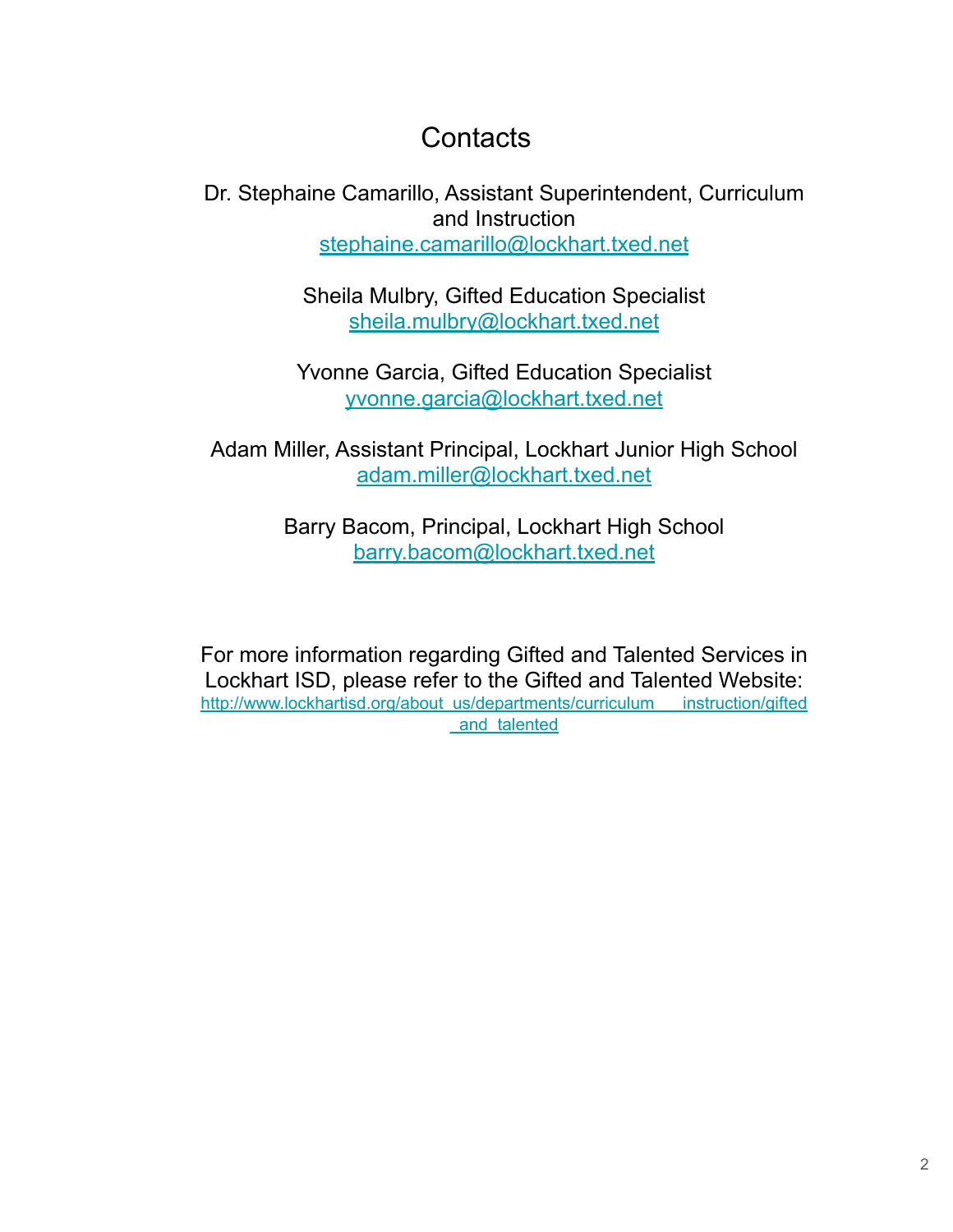## Table of Contents

| Foreword and Mission Statements<br><b>Lockhart ISD Mission</b><br>Lockhart ISD Gifted and Talented Mission                                                                               | $\overline{4}$                           |
|------------------------------------------------------------------------------------------------------------------------------------------------------------------------------------------|------------------------------------------|
| <b>TEXAS STATE PLAN FOR THE EDUCATION OF GIFTED/TALENTED</b><br><b>Texas State Definition of Gifted/Talented</b><br>LISD Definition of Gifted/Talented<br>Rationale for Program Services | $\overline{5}$                           |
| <b>GOALS FOR SERVICES FOR GIFTED/TALENTED STUDENTS</b><br><b>Texas State Goal</b><br>Lockhart ISD Goal<br>Lockhart ISD Rationale for Gifted/Talented Services                            | <u>_6</u>                                |
| REFERRAL PROCEDURES<br><b>Referral Process</b><br>Screening/Assessment<br><b>Identification Process</b><br>Appeals<br><b>Transfer Students</b>                                           | $\overline{7}$<br>8<br>9<br>10<br>10     |
| OTHER PROGRAM POLICIES<br>Furloughs<br>Re-Entry<br>Exits<br>Reassessments<br><b>Annual Reviews</b>                                                                                       | <u> 11</u><br>11<br>11<br>12<br>12<br>13 |
| PROGRAM DESIGN/OPTIONS                                                                                                                                                                   | <u>14</u>                                |
| <b>CURRICULUM AND INSTRUCTION</b>                                                                                                                                                        | <u> 16</u>                               |
| <b>OUT OF SCHOOL OPPORTUNITIES</b>                                                                                                                                                       | <u>18</u>                                |
| <b>CREDIT FOR EARLY GRADUATION</b>                                                                                                                                                       | 18                                       |
| <b>STATE GIFTED/TALENTED FUNDS</b>                                                                                                                                                       | 18                                       |
| <b>ACCOUNTABILITY STANDARDS</b>                                                                                                                                                          | <u> 19</u>                               |
| PROFESSIONAL DEVELOPMENT                                                                                                                                                                 | 20                                       |
| <b>FAMILY/COMMUNITY INVOLVEMENT</b>                                                                                                                                                      | <u>21</u>                                |
| <b>RESOURCES</b>                                                                                                                                                                         | <u>22</u>                                |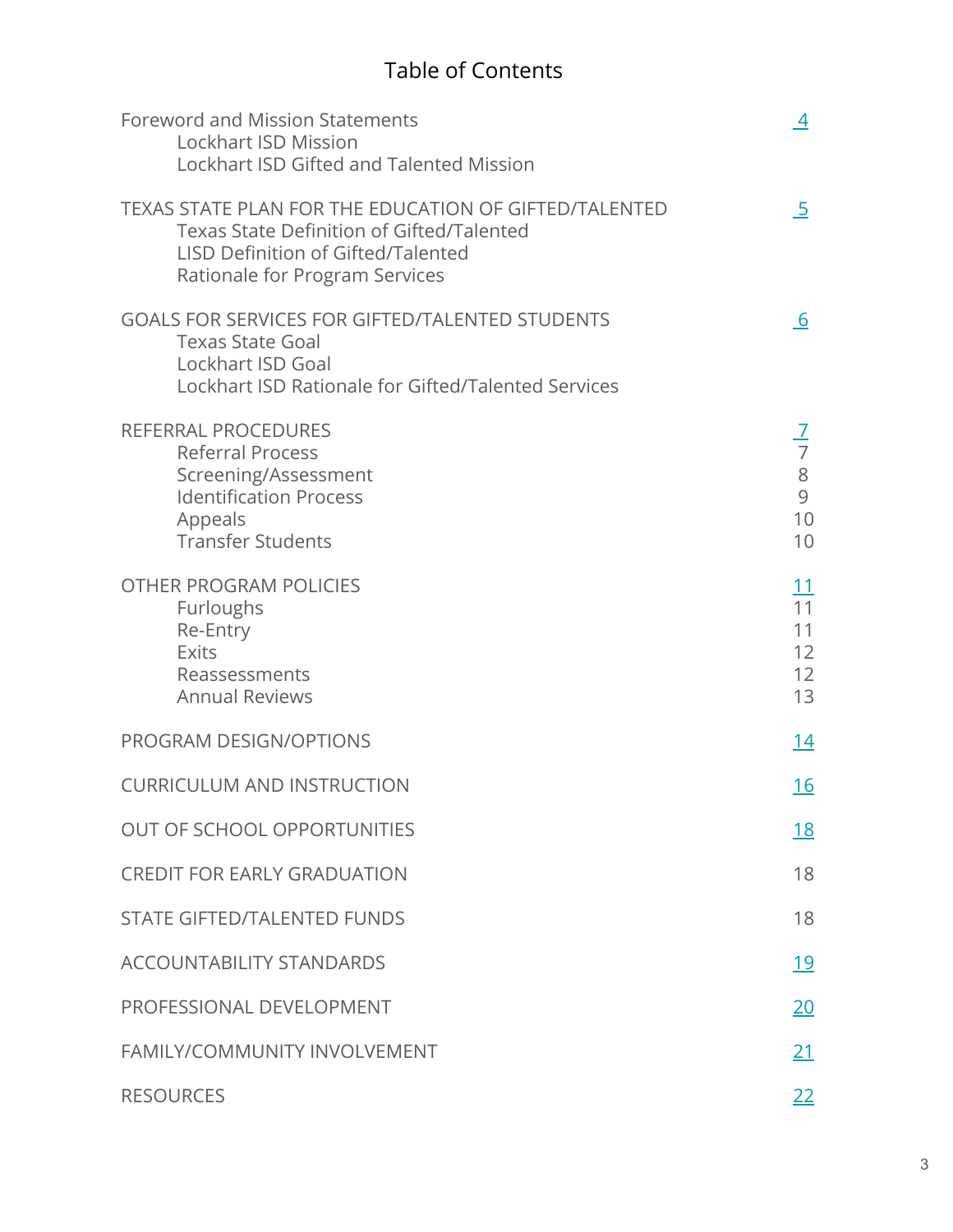## <span id="page-4-0"></span>Forward

This comprehensive manual includes district policies and procedures reflective of state guidelines for gifted and talented students. In accordance with the Fidelity of Services on the Texas State Plan, this manual provides information for all Gifted and Talented programs, services, assessments, and communication which is accessible to parents, community, and students. A program evaluation is performed annually to review and update any areas of need of the program. During the program evaluation, feedback is collected from various stakeholders including parents, G/T identified students, teachers, and administrators. The intent of this Gifted and Talented Handbook is to:

- Inform the public about the Lockhart ISD's Gifted and Talented Program
- Communicate the K-12 identification procedures
- Reflect Lockhart ISD's compliance with the Texas State Plan for the Education of Gifted/Talented Students
- Share framework for accountability and program evaluation

## Lockhart ISD Mission

The mission of the Lockhart Independent School District is to graduate all of its students as citizens who are educated, productive, and self-fulfilling lifelong learners. The school district's community, parents, trustees, staff and students will provide a safe, caring, and challenging learning environment in which all students develop to their fullest potential.

## Lockhart ISD Gifted and Talented Education Mission

The mission of Lockhart's Gifted and Talented Educational Program is to foster critical and creative thinking, collaboration, and problem solving while meeting the social, emotional and academic needs of gifted students. The goal is to create independent learners who are challenged to discover their gifts and talents and contribute to a global society.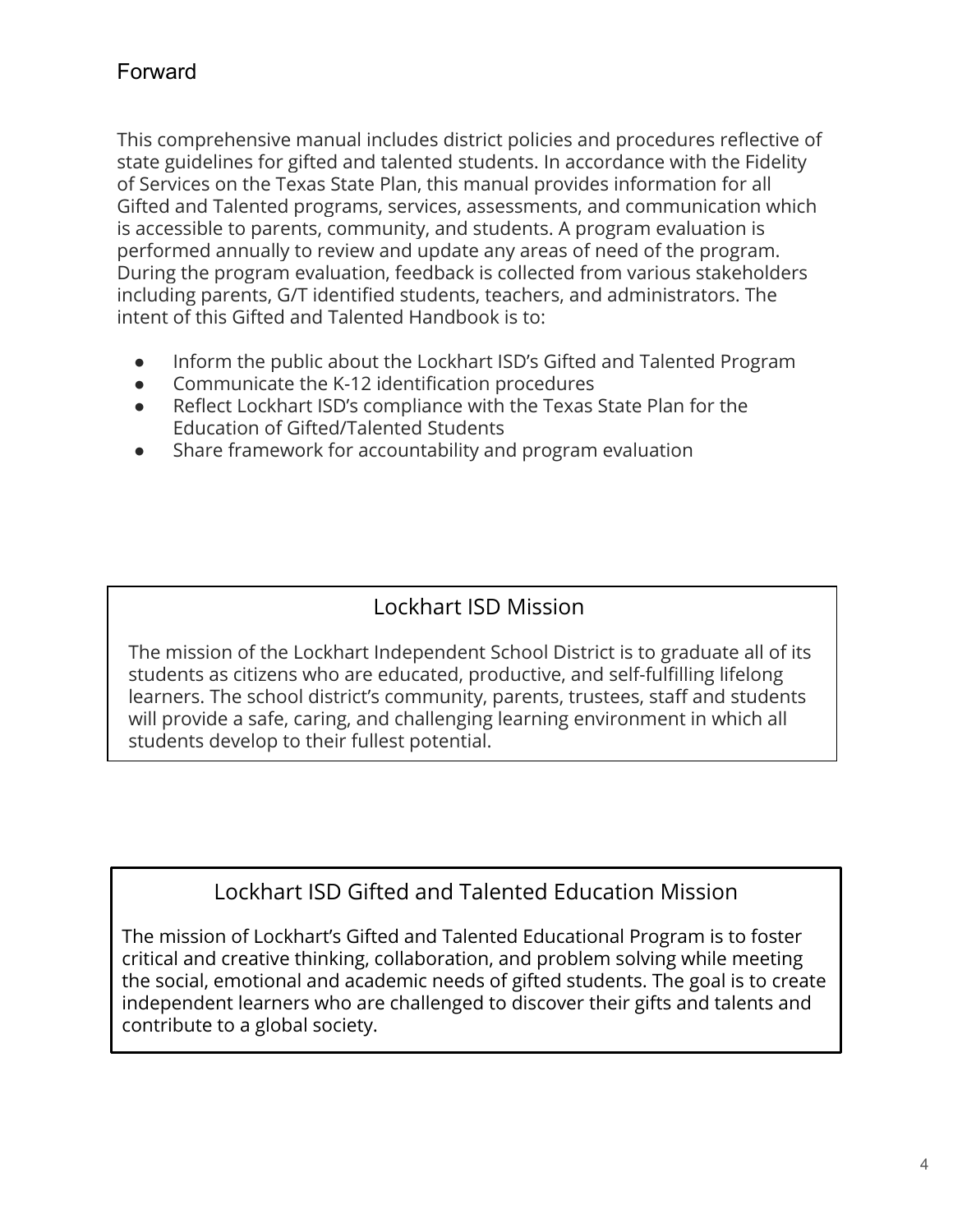## <span id="page-5-0"></span>State Definition of Gifted/Talented

§29.121. In this subchapter, "gifted and talented students" means a child or youth who performs at or shows the potential for performing at a remarkably high level of accomplishment when compared to others of the same age, experience, or environment and who: (1) exhibits high performance capability in an intellectual, creative, or artistic area; (2) possesses an unusual capacity for leadership; or (3) excels in a specific academic field.

## District Definition of Gifted/Talented

Gifted students are those who excel or have the potential to excel in one or more of the areas of creativity, general intelligence, and leadership. These students need services or enriched activities not ordinarily provided in the regular school program. The district recognizes that students identified as gifted may come from diverse populations.

The G/T program will vary the content taught, the instructional strategies used to teach it, the environment in which it is taught, and the student's role in learning.

We believe that gifted students need a continuum of learning experiences that leads to the development of advanced level products and/or performances (§89.3 TAC). Modifications in instructional strategies, content, and the development of skills and/or products are part of the services provided. The purpose of the program is to seek, identify, and provide gifted learners with experiences that develop the potential of each individual. Identified gifted students should be challenged in order to fully develop their abilities.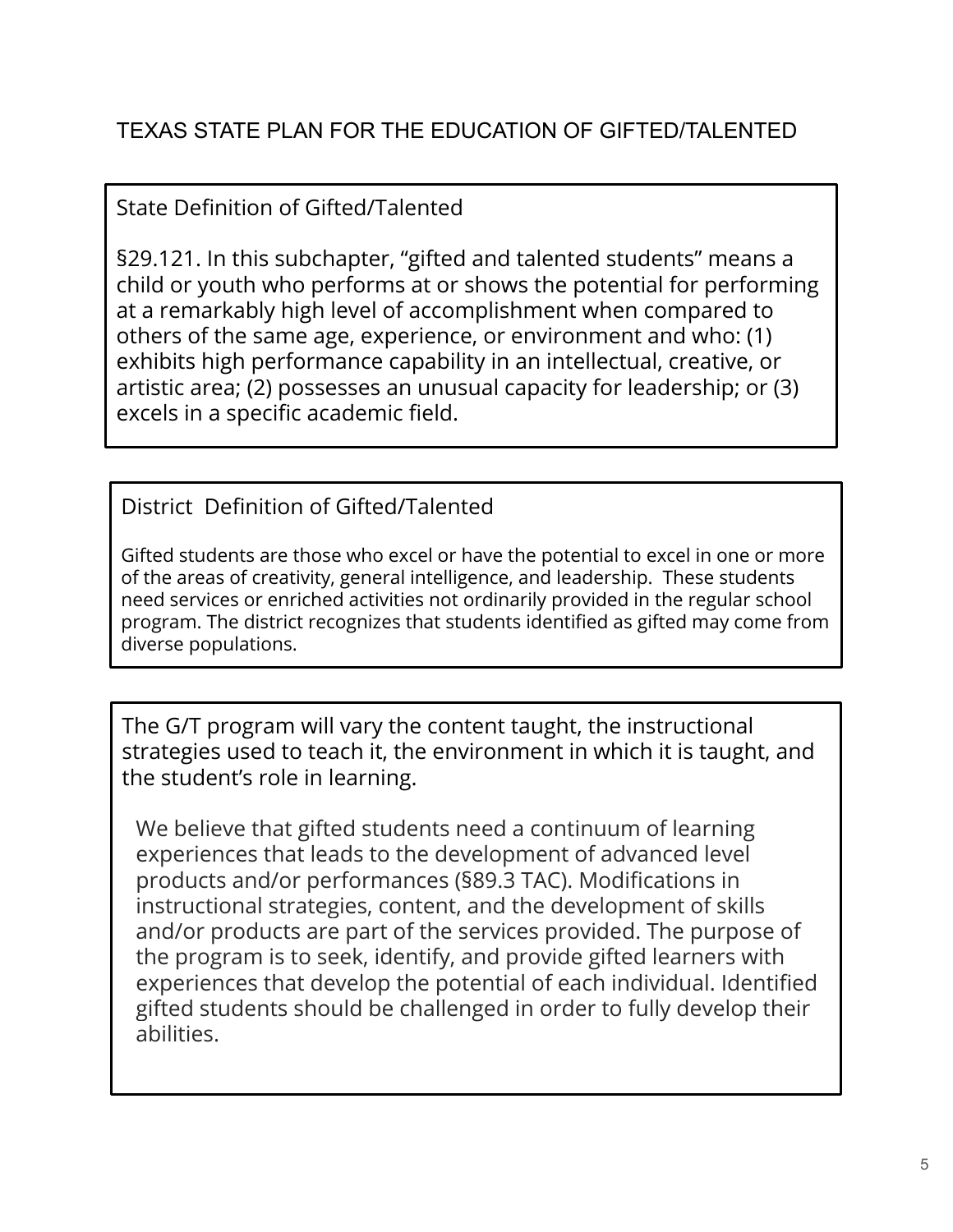## State Goal for Services for Gifted/Talented Students

<span id="page-6-0"></span>Students who participate in services designed for gifted/talented students will demonstrate skills in self-directed learning, thinking, research, and communication as evidenced by the development of innovative products and performances that reflect individuality and creativity and are advanced in relation to students of similar age, experience, or environment. High school graduates who have participated in services for gifted/talented students will have produced products and performances of professional quality as part of their program services.

## Goals of the LISD Gifted and Talented Program

- Provide a safe environment in which students can explore their talents, take risks, and examine their own strengths and weaknesses.
- Provide learning experiences which foster problem solving and higher level thinking.
- Facilitate and reinforce the mastery of basic skills.
- Develop self-directed and independent learning skills in students.
- Provide an environment which encourages leadership growth, desire for excellence and a sense of individual responsibility to the school and community.

Students who participate in the program will:

- Develop creative/productive thinking skills in the areas of fluency, flexibility, originality, and elaboration.
- Develop thinking, research, and communication skills
- Develop innovative products and performances that reflect individuality and creativity and are advanced in relation to students of similar age, experience, or environment.
- High school graduates who participated in services for gifted/talented students will have produced products and performances of professional quality as part of their program services.
- Interact positively, influentially, and cooperatively with their peers, listening to and respecting the opinions of others.
- Recognize their own capabilities and develop healthy self-concepts while working with other gifted/talented students.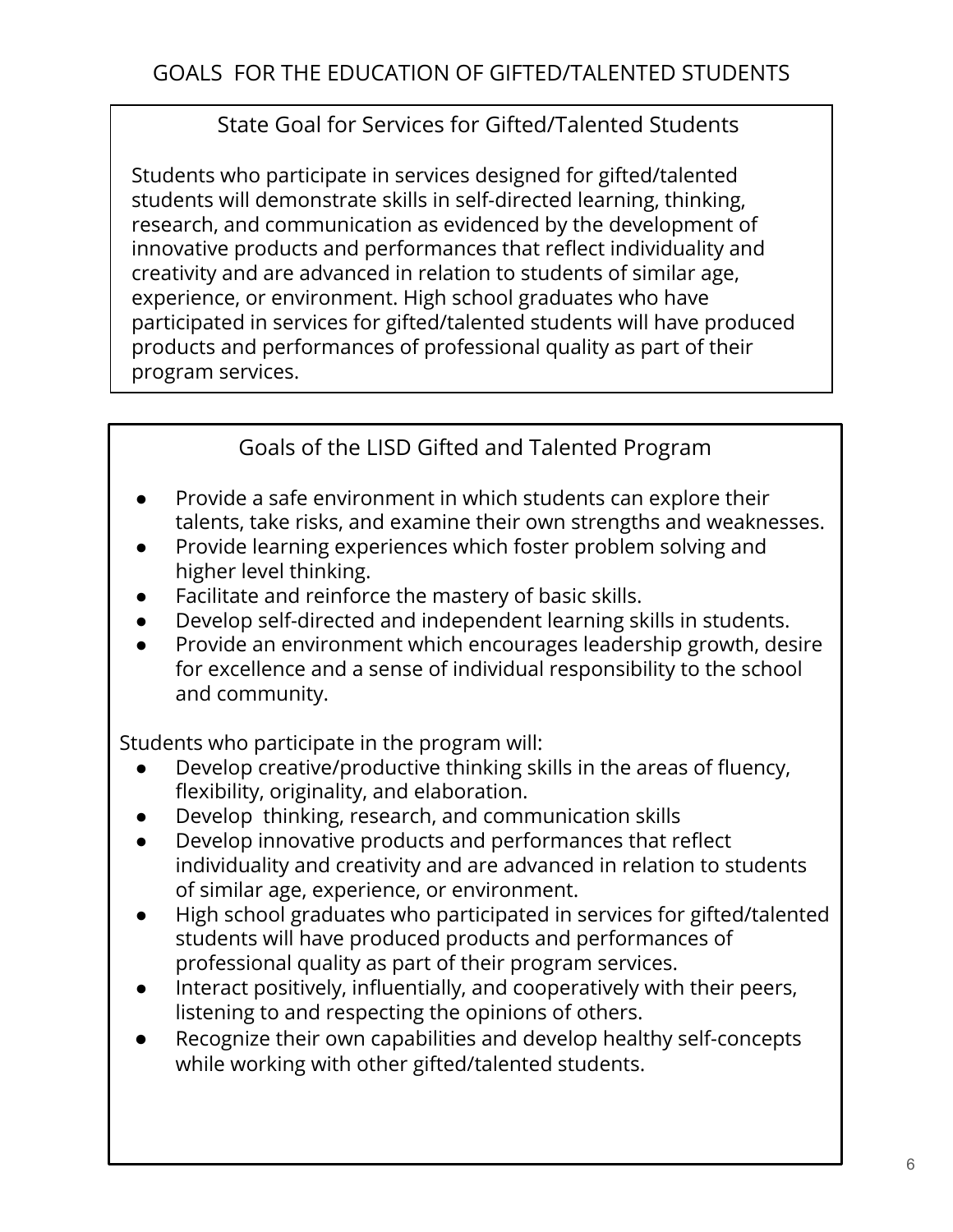## REFERRAL PROCEDURES

<span id="page-7-0"></span>Students shall be identified as gifted/talented in accordance with a local policy that includes a definition of giftedness consistent with the state definition.

The G/T program in Lockhart I.S.D. is centered around general intellectual ability and creativity. Every effort is made to encourage the development of specific-academic ability and leadership gifts while enhancing academic achievement.

The identification process shall be accomplished in three stages:

- Referral of students for the program screening
- Screening/assessing of students using appropriate instruments
- Selection of students for whom the gifted program is an appropriate educational intervention

Students in kindergarten through  $12<sup>th</sup>$  grade may be referred for services provided by the gifted/talented program. The referral process may be initiated through any of the following ways: teachers, parents, self, peers, counselors, librarians, administrators, community members, parents, relatives, or legal guardians. After referrals have been submitted to the campus G/T facilitator, parents of referred students must give written permission for further assessment.

Prior to the referral period, the principal, counselor, or G/T facilitator shall communicate referral and screening/assessment procedures and timelines to faculty members and parents. This communication may be completed through the distribution of appropriate materials, as agenda items for discussion at faculty meetings, in one-on-one meetings with teachers, or through other means deemed appropriate on individual campuses.

Efforts will be made to secure referrals of students from diverse backgrounds, including:

- economically disadvantaged
- those with special needs
- historically underrepresented groups

Examples of efforts to be made by the principal or designee may include individual conferences with parents or guardians of the students and training of teachers and others in the methods of identifying gifted minority students.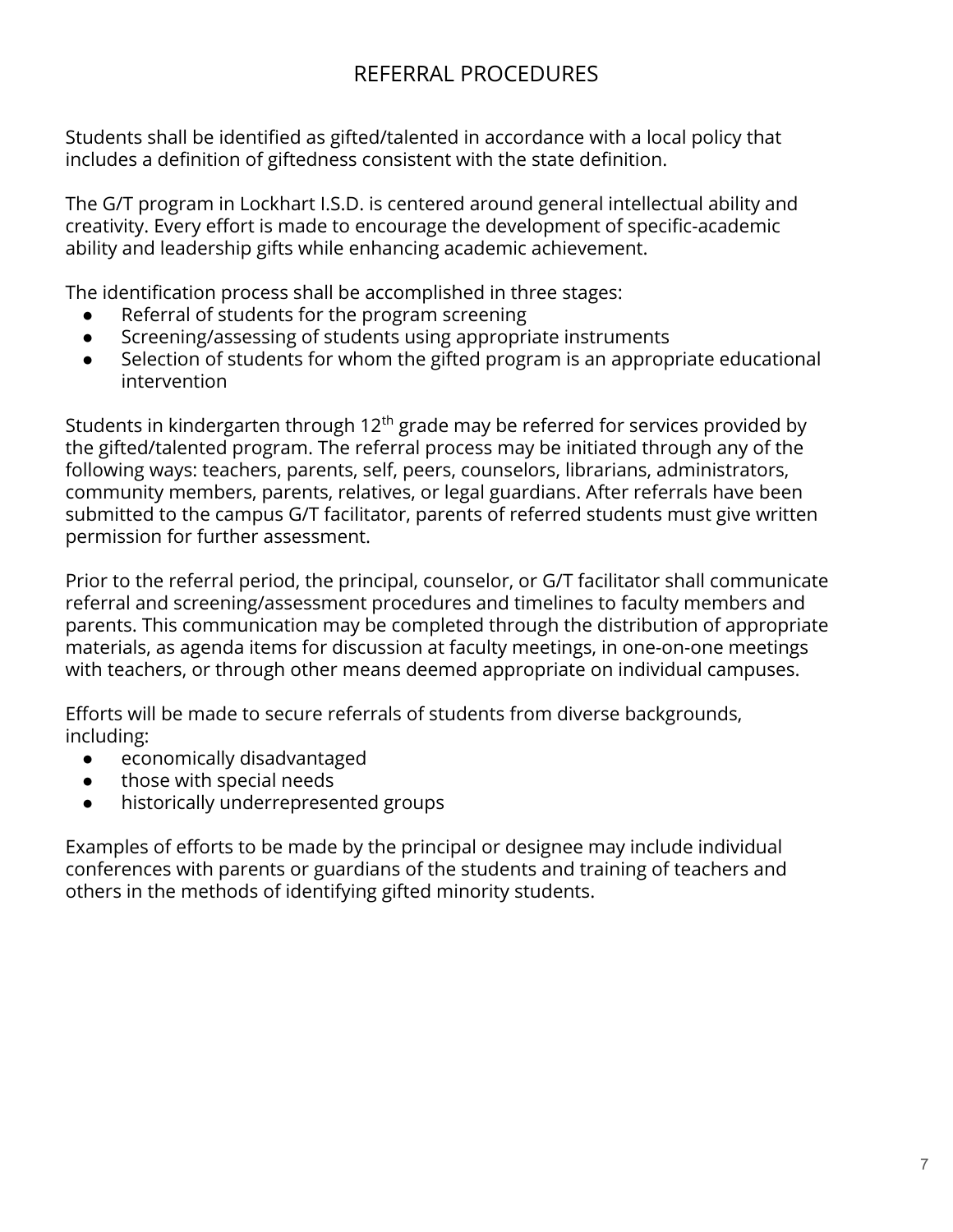## SCREENING/ASSESSMENT PROCESS

Lockhart I.S.D. uses a holistic method of screening students for placement in the G/T program. The G/T facilitator on each campus administers the tests and is responsible for gathering and maintaining all of the needed information on each candidate. Teachers will assist facilitators in providing work samples and other documentation to aid in identification process. The information collected during the screening process shall be confidential with information available and used only for educational purposes. The G/T facilitator will compile and organize data in a form that assists decision-making for the appropriate identification of students.

Screening procedures will consider all students who might benefit from the G/T program regardless of sex, race, creed, handicapping condition, ethnic origin or religious preference. State guidelines for identification require that students be selected for the program based on criteria that include both qualitative and quantitative instruments.

Assessment tools may include, but not be limited to the following:

- Achievement tests
- Ability tests
- Behavioral checklists completed by teachers and parents
- Parent conferences/interviews
- Student conferences/interviews
- Creativity measures
- Student products/portfolios

Screening procedures are designed to assure that all students, including those with special needs, those from different cultures, and those from economically disadvantaged backgrounds are provided equal access to the G/T program. Instruments will be chosen with the goal of allowing students to display optimal performance. Other instruments may be added as the need arises with the approval of the district's selection committee.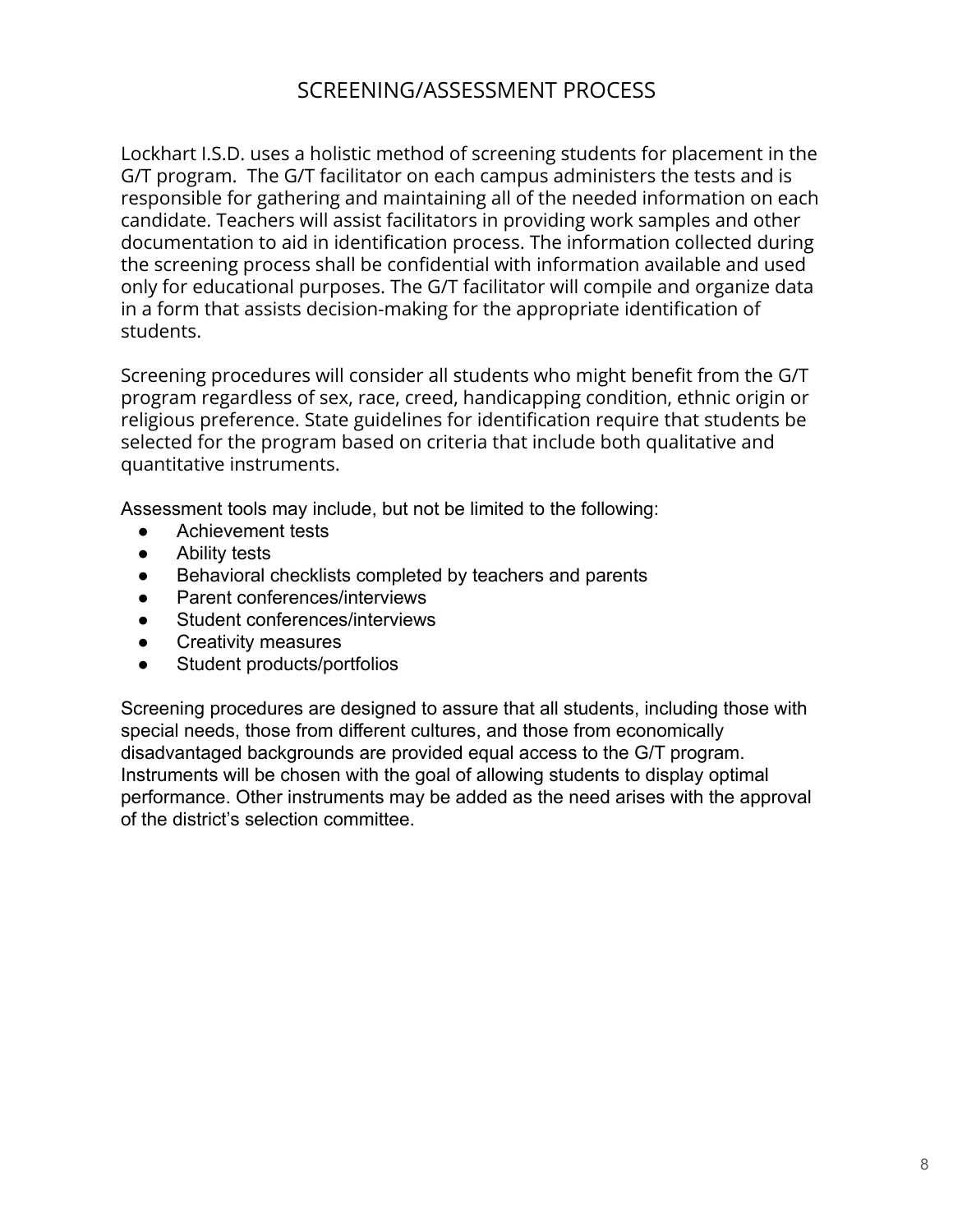## SCREENING/ASSESSMENT PROCESS

## Identification Procedures

Final identification for program placement is made by the selection committee at the district level. The district committee consists of at least three professionals who have completed the required, initial basic 30-hr G/T training and yearly, approved 6-hour G/T update or administrator training. The selection committee may include district/campus administrators, counselors, G/T facilitators, and/or regular classroom teachers. These members must be knowledgeable of the needs and potential of gifted and talented students and familiar with the state guidelines for G/T programs.

During the placement meeting, each student's performance and potential is considered and discussed. The selection committee does not focus on any single measure in making its decision. The appropriate educational placement of the student is the overriding goal in the decision making process.

Identification for the program is determined by a "preponderance of evidence" and the welfare of the student is at the heart of every decision. Depending on individual needs, a student may be simultaneously serviced in more than one special program. For example, a student may be served in both the special education and G/T programs. Students identified by the committee as not requiring G/T services may be re-evaluated the following year. At least one calendar year must pass before re-administration of quantitative measures.

The parent(s)/legal guardian(s) will be notified of the selection committee's decision in writing. The parent(s)/legal guardian(s) must provide Lockhart I.S.D. permission in writing for the student to participate in the G/T program. The G/T campus facilitator will provide the Public Education Information Management System (PEIMS) secretary pertinent student placement information immediately following a change in student placement.

In addition to the placement of students in the G/T program, the selection committee is charged with the review and monitoring of the progress of gifted and talented students. These actions allow the committee to deal with possible errors in identification, transfer of students, and removal of students from the program.

Once a student is identified, GT services will continue until graduation or the student furloughs or exits from the program.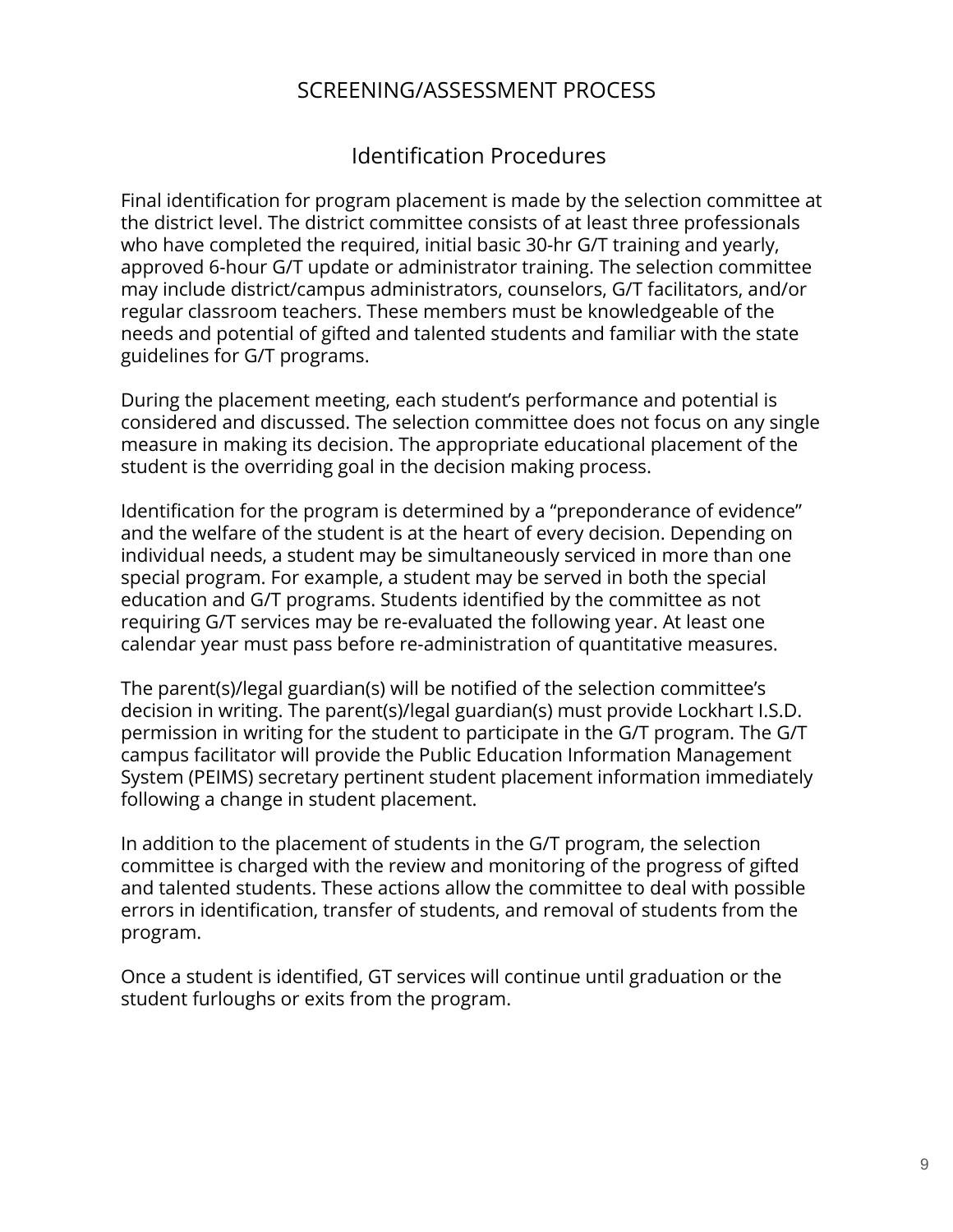## SCREENING/ASSESSMENT PROCESS

## Appeal Process

Parents, legal guardians, educators, and/or students may appeal in writing any final decision of the selection committee regarding selection, request for furlough, or exiting the Lockhart Independent School District's G/T program. Appeals will be made first to the selection committee. Any subsequent appeals shall be made in accordance with FNG (LOCAL) beginning at Level Two. The initial appeal will be considered and acted upon by the next selection committee meeting. A written decision will be provided to the appellant.

## TRANSFER STUDENTS

Parents are responsible for providing the GT facilitator/Counselor with documentation of prior GT program placement. Upon a signed letter from the parent/guardian, a student may continue GT services with LISD on a probationary period. The GT Committee will review identification data from the former school district. Additional assessment may be required. See Board Policy EHBB (LEGAL/LOCAL).

The committee shall make its determination within six weeks of the student's enrollment in the district and shall base its decision on one or more of the following: transferred records, comparable test scores, observation reports of district educators who instruct the student, and student and parent conferences.

Because no one system or process can encompass all the exceptions and unforeseen problems, transfer students should be treated with the same fairness and consideration as other students. The first consideration and primary guideline for dealing with transfer students is to ensure that procedures being used are in compliance with the Texas State Plan for the Education of Gifted/Talented Students. Transfer students are afforded all the necessary information that all students within the district have available.

A student who transfers from one campus in the District to the same grade level at another District campus shall continue to receive services in the District's gifted and talented program.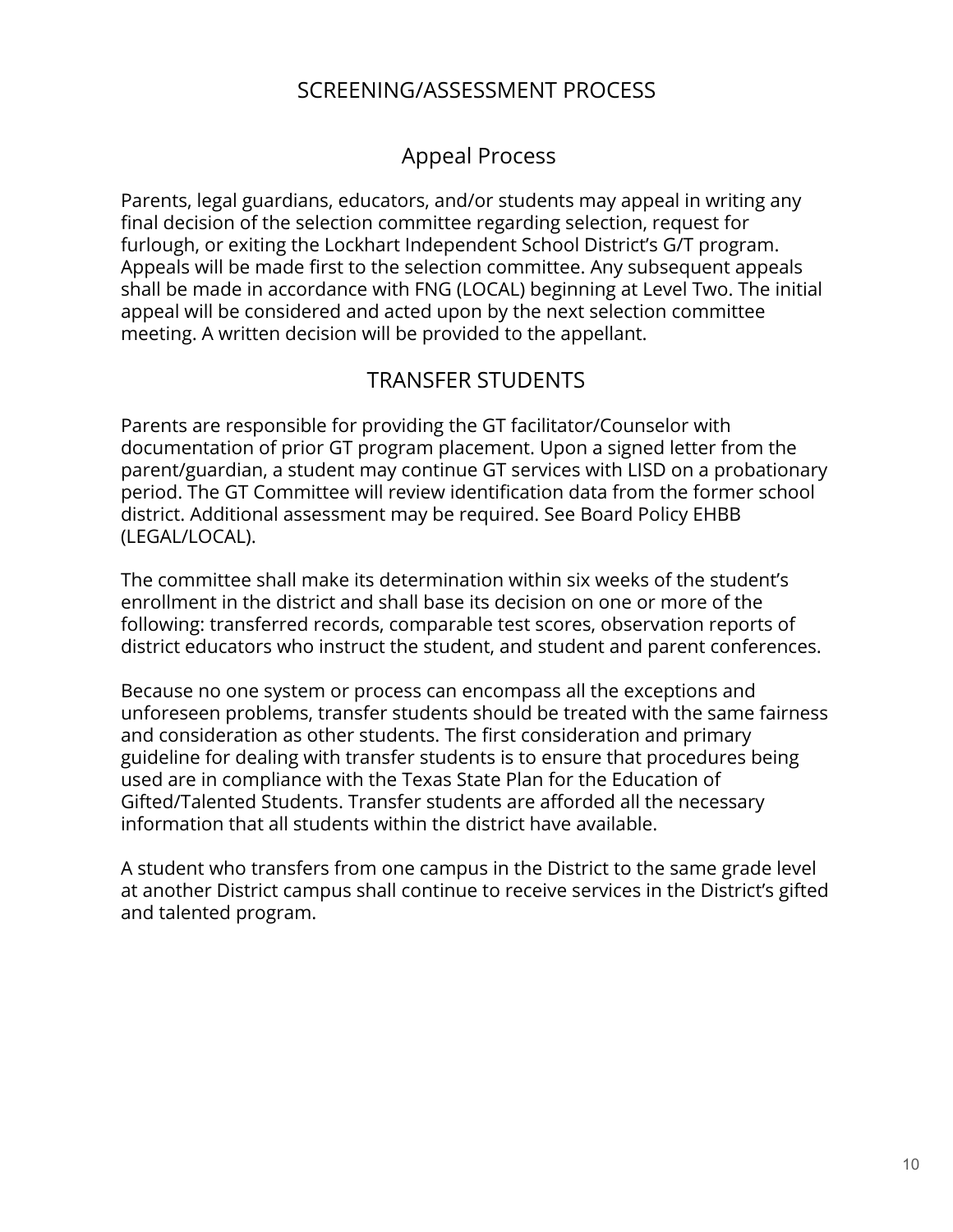## OTHER PROGRAM POLICIES

## **FURLOUGHS**

<span id="page-11-0"></span>A furlough is a period of time in which a student participating in Lockhart I.S.D. G/T program may take a leave of absence from program services. A student may be considered for furlough if it is in his/her best interest and or if program services do not seem to be the most appropriate educational placement for the student at that time. An identified G/T student, parent/guardian, or an educator may request a furlough. Reasons for furlough may include, but are not limited to, the following:

1) Increased demand on time caused by scheduling an/or outside interests 2) The student has demonstrated over a substantial length of time (at least one semester) that they are not benefiting from the program.

3) Emotional problems stemming from self, school, or home

4) Inability to participate because of scheduling conflicts

#### **Furlough should NOT be used as a disciplinary tool and should be granted without adding undue pressure on the student.**

The decision to furlough shall be made by the selection committee comprised of the student, when appropriate and as determined by age and maturity; parent(s)/guardian(s); the LISD educator; and the district's G/T coordinator.

A campus PEIMS clerk will be notified of any changes to a student's GT status using the current PEIMS Data Entry Form for the GT program.

## RE-ENTRY POLICY

If the student is granted a furlough, the date of re-entry must be stated. The furlough will be in place for a minimum of nine weeks and may not exceed one school year. At the end of the furlough, the student's progress shall be reassessed, and the student may re=enter the gifted program, be exited from the program, or be placed on another furlough.

If the student elects to exit the program at the end of the furlough, exit policy procedures should be followed, with re-entry accomplished through the identification process.

The furlough and re-entry forms shall be completed at the committee meeting and filed in the student's GT records.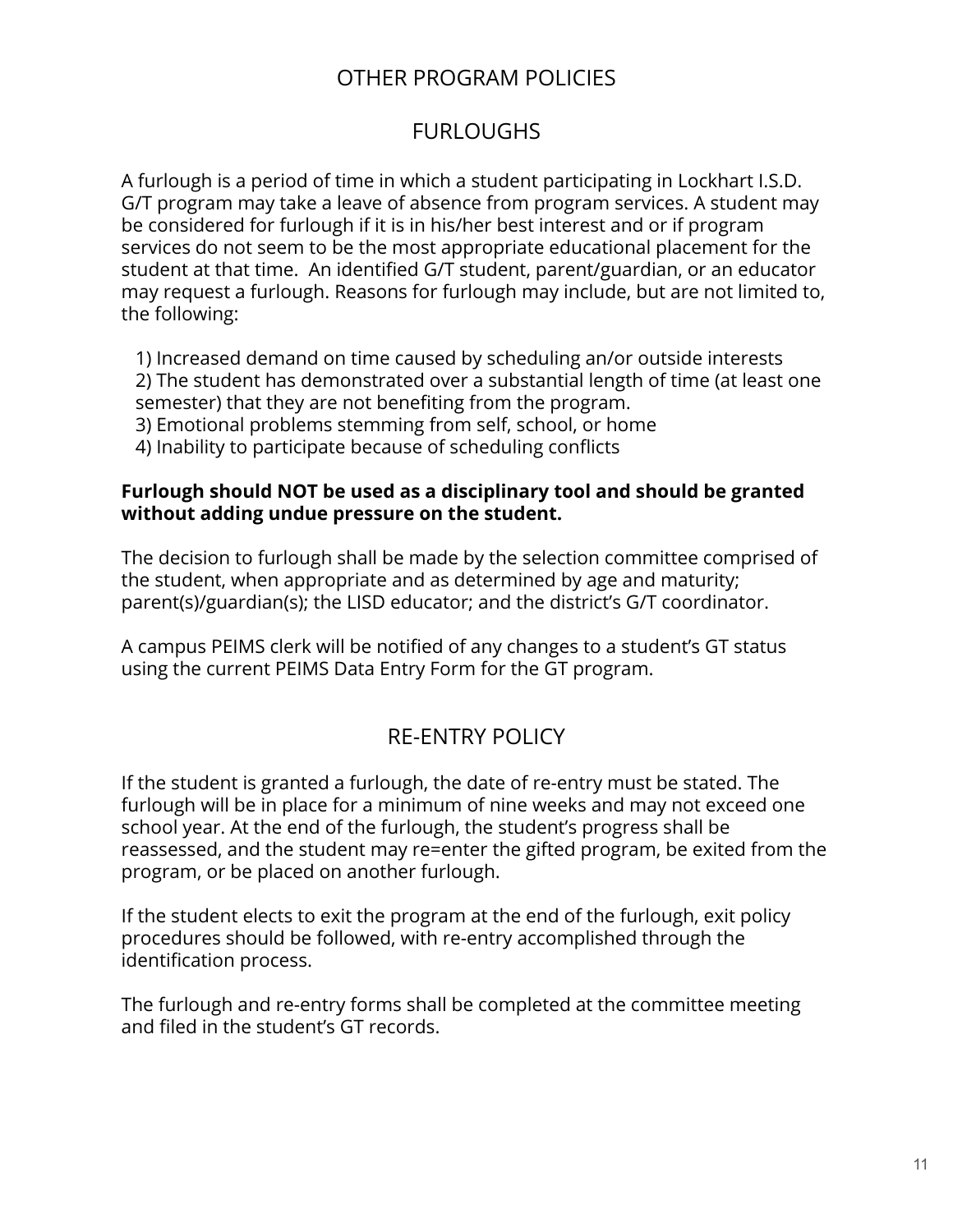## OTHER PROGRAM POLICIES

## **FXITS**

An exit is complete removal from program services in the district. A student may be considered for exit if it is in his/her best interest and or if program services do not seem to be the most appropriate educational placement for the student at that time. An identified G/T student, parent/guardian, or an educator may request an exit. Reasons for exit may include, but are not limited to, the following:

1) Increased demand on time caused by scheduling an/or outside interests 2) The student has demonstrated over a substantial length of time (at least one semester) that they are not benefiting from the program. 3) Emotional problems stemming from self, school, or home 4) Inability to participate because of scheduling conflicts

#### **EXIT should NOT be used as a disciplinary tool and should be granted without adding undue pressure on the student.**

The decision to exit shall be made by the selection committee comprised of the student, when appropriate and as determined by age and maturity; parent(s)/guardian(s); the LISD educator; and the district's G/T coordinator.

- If an educator initiates the petition, that educator shall provide documentation from multiple sources to support his/her request for exit from services.
- If a student or parent/guardian requests removal, the district shall honor that request after a conference with the student, parent/guardian, and the selection committee or its representative.

Should a student exit from G/T program services, the process shall be accomplished in such a manner as to avoid adding undue pressure to the student or parent(s)/guardian(s). Should a student desire to re-enter the GT program, the district will re-administer the required assessment tools.

A campus PEIMS clerk will be notified of any changes to a student's GT status using the current PEIMS Data Entry Form for the GT program.

## RE-ASSESSMENTS

Reassessment is the re-administration of the GT assessment tools. Reassessment may occur under the following circumstances:

- A student has exited from the program and wishes to re-enter.
- A student did not qualify and wishes to be reassessed after the one-year waiting period.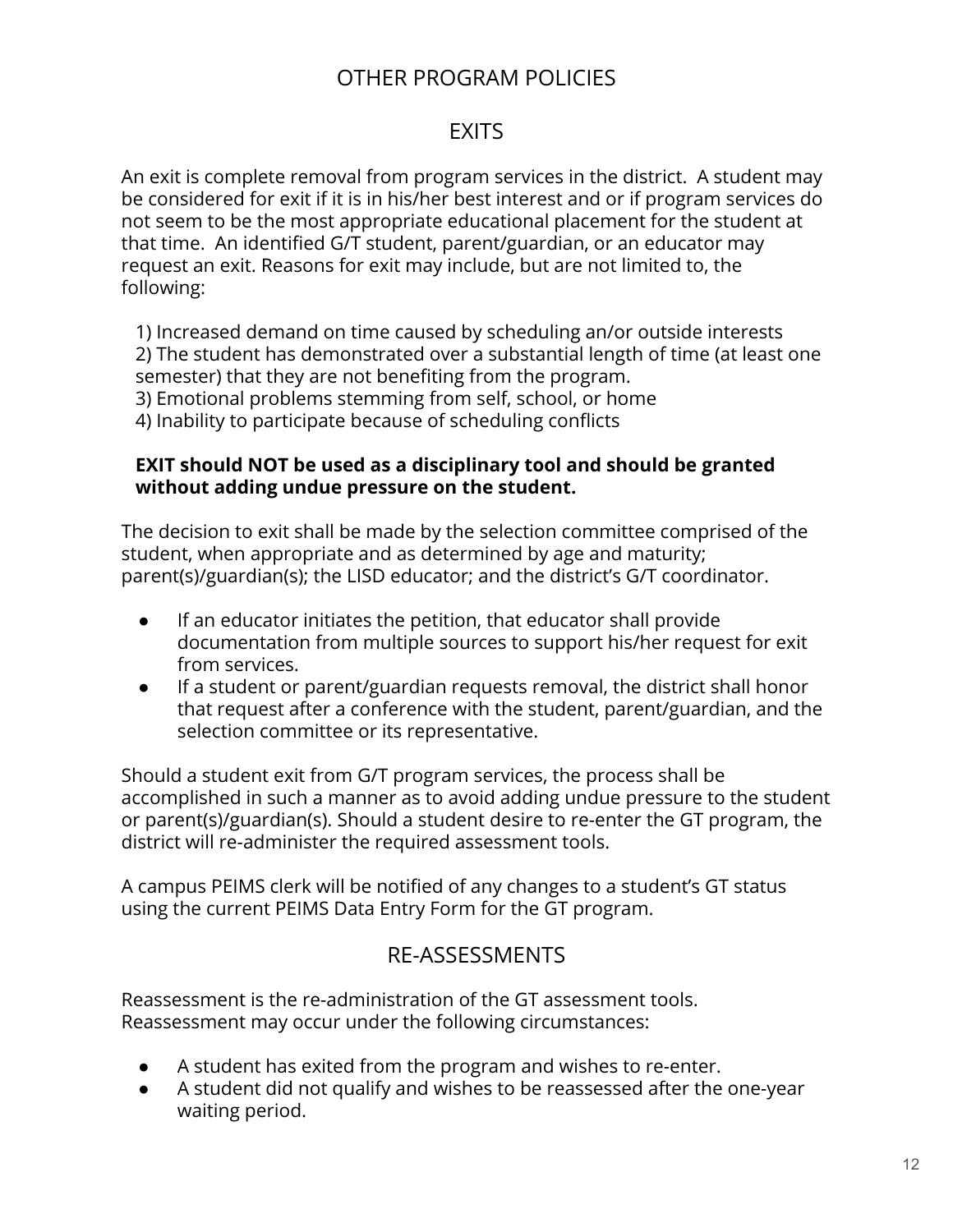## OTHER PROGRAM POLICIES

## ANNUAL REVIEWS

Students who qualify for the GT program are subject to an informal review at the end of each academic year. Each student's progress will be evaluated based on satisfactory performance in the program. Satisfactory performance is defined as demonstrated development in higher level thinking skills, mastery of major concepts, and development of advanced level products that include independent study habits and initiative.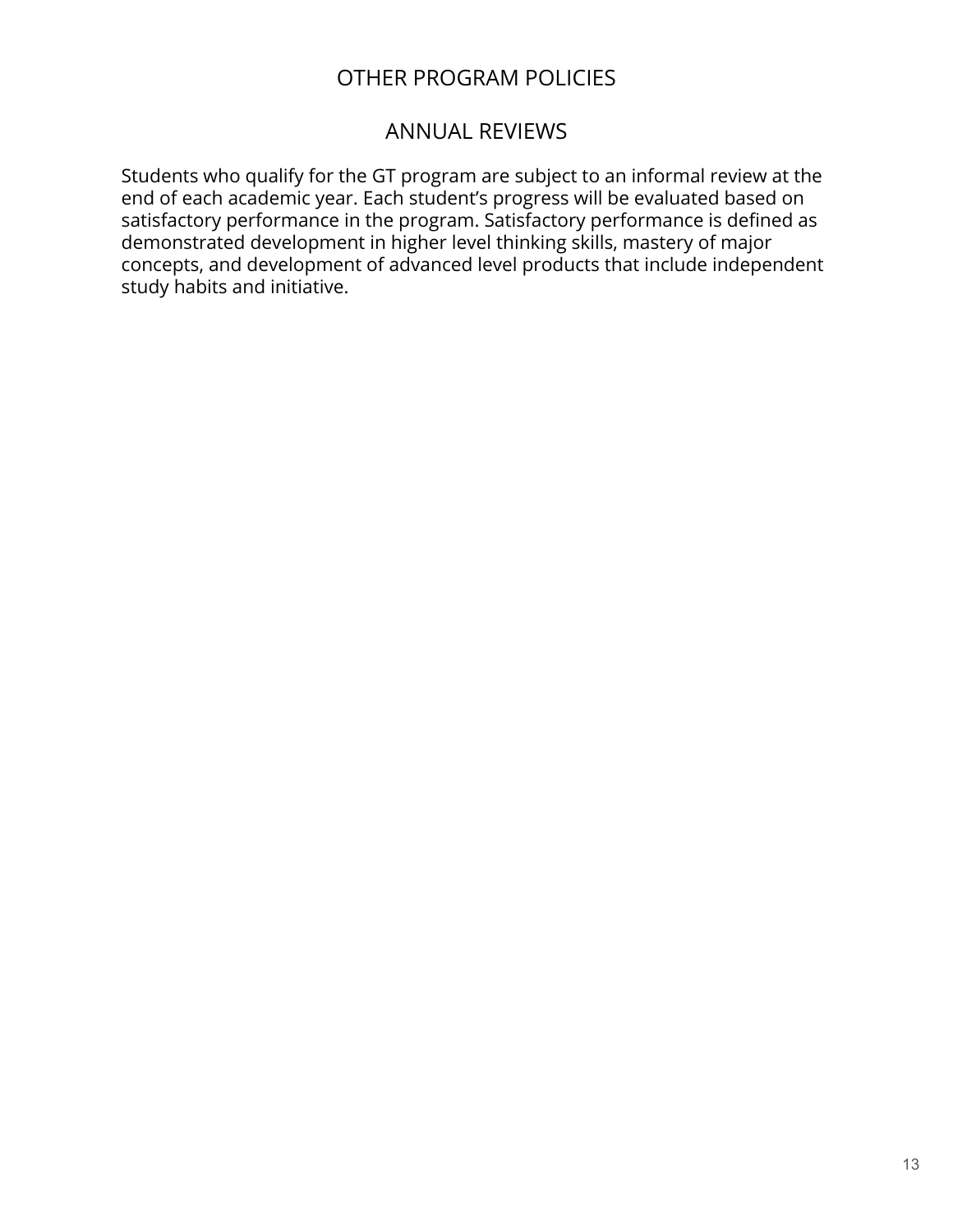## PROGRAM DESIGN

<span id="page-14-0"></span>The Texas State Plan for the Education of Gifted/Talented Students requires that a "flexible system of viable service options provides a research-based learning continuum that is developed and consistently implemented throughout the district to meet the needs and reinforce the strengths and interests of gifted/talented students.

Identified gifted/talented students are assured an array of learning opportunities that are commensurate with their abilities and that emphasize content in the four (4) foundation curricular areas. Services are available during the school day as well as the entire school year. All parents are informed of these options.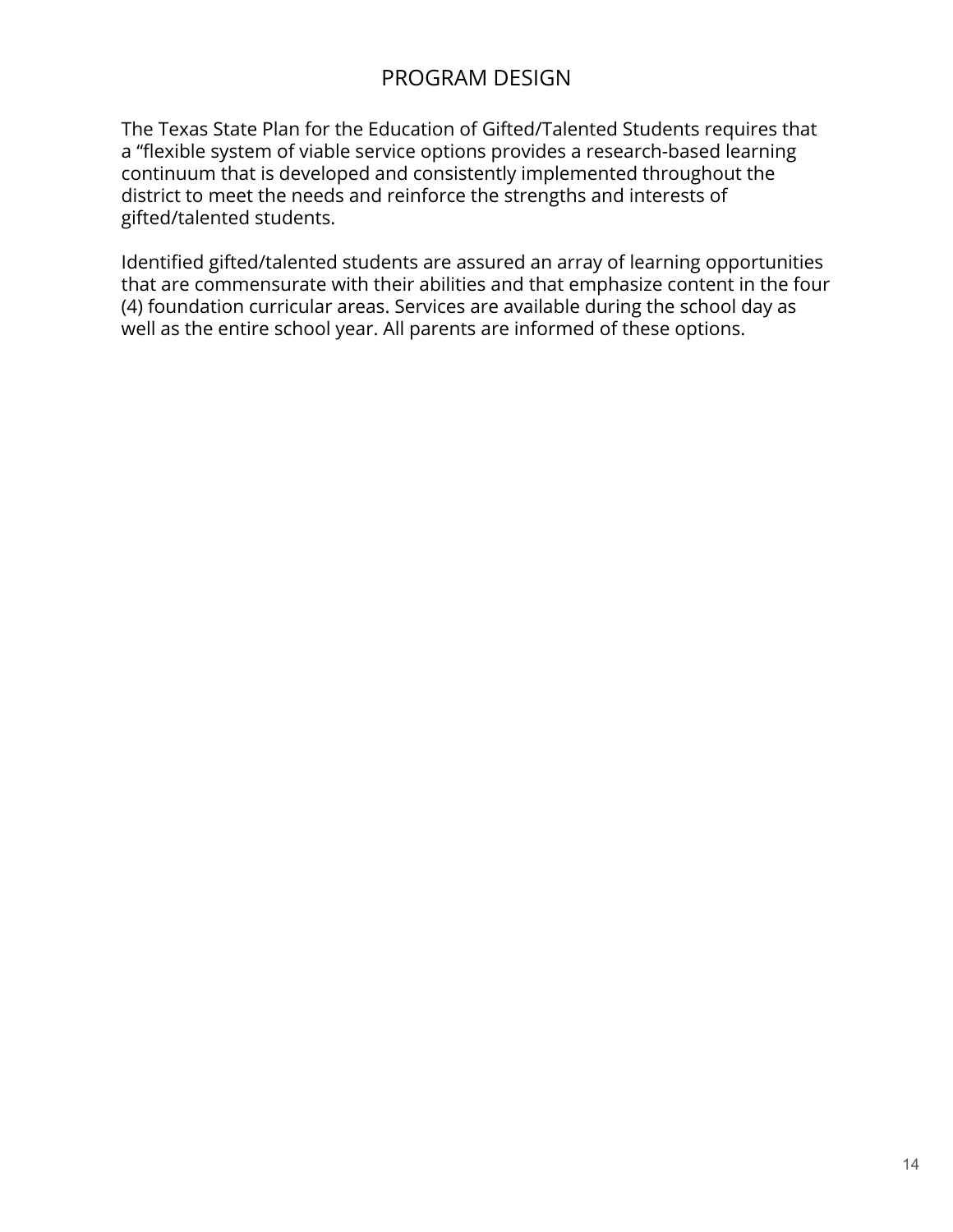## PROGRAM OPTIONS

The program options and instructional arrangements provided by Lockhart I.S.D. are practices promoted in literature that have been reported to be best practice and most successful for gifted/talented students in schools across the country. The options provide schools' administrators and teachers with models for implementation in their individual schools. The options may be used independently or in combination to provide the best delivery of services for the needs of gifted/talented students at that school. Program options allow gifted/talented students to work together as a group, work with others, and work independently during the school day as well as throughout the school year. The gifted/talented instructional program will provide a minimum of 150 minutes per week depending on age of students and scheduling arrangements.

- 1. Clustering: Identified gifted/talented students are clustered together in groups of up to 6 and at least three students in a regular classroom with a trained teacher at the elementary schools and by subject area for secondary students. Differentiated instruction is provided to students in these classrooms. This arrangement provides time for students with similar ability peers for intellectual stimulation. This strategy enables students to proceed through the curriculum at a faster pace or with an increased depth or breadth.
- 2. G/T Classes: A G/T facilitator on each elementary campus works with the gifted/talented students and their teachers to provide enrichment and acceleration as needed. Gifted/talented students are pulled-out from the regular classroom on a designated day or days for a specific amount of time each week at the elementary level. While students are outside of the normal classroom setting, teachers will not introduce new concepts, information, or TEKS.Students at the secondary level are served through differentiated instruction in the core content areas with a trained teacher and may also be offered a G/T course if available.
- 3. Academically Enriched Classes: At the secondary level a cluster of gifted students is grouped with other high achievers with special enrichment provided for the gifted students by a trained teacher.
- 4. Accelerated Curriculum: Honors classes in four academic content areas will be available for gifted/talented students in their area of strength at the middle school level.
- 5. AP Classes: Identified gifted/talented students at the High School level are served in their area of strength in AP classes in the four academic content areas by a trained teacher.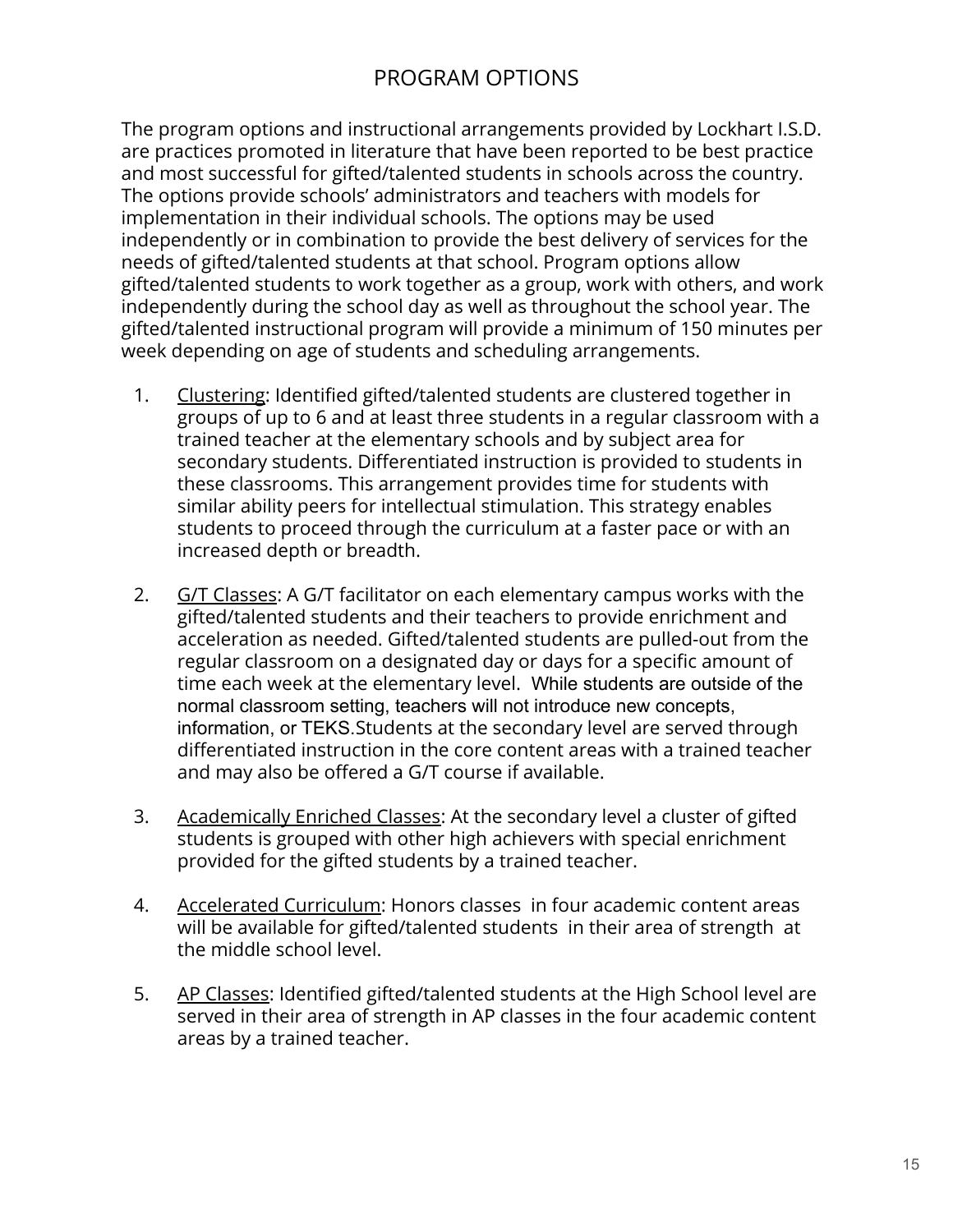#### CURRICULUM AND INSTRUCTION Principles and Criteria for Differentiated Curriculum

<span id="page-16-0"></span>Principle I: The curriculum for gifted/talented students is based on a strong theoretical foundation and is differentiated from the regular core curriculum.

- 1. Curriculum for the gifted is based on the characteristics and needs of gifted students.
- 2. Release time and resources are provided for curriculum development and time is provided for regular classroom teachers and teachers of the gifted to coordinate their instruction.
- 3. Curriculum for the gifted extends, reinforces, and/or replaces the regular curriculum, though care must be taken to assure that gifted students have mastered the TEKS included in the core curriculum.
- 4. The program goals and student objectives are differentiated for gifted learners and will produce measurable outcomes.
- 5. Curriculum has a district wide scope and sequence (K-12) for the content to be studied, the processes to be mastered, and the products to be generated.

Principle II: Curriculum for gifted and talented students includes provisions for differentiation of content.

- 1. Content is differentiated by encouraging students to move beyond merely factual information toward concepts and generalizations.
- 2. Differentiated content is achieved vertically by acceleration of knowledge and/or skills that correlate with the student's mental rather than chronological age, complement the student's interest, and/or satisfy the student's quest for advanced or complex information.
- 3. Differentiated content is achieved horizontally by providing for in-depth expansion of student knowledge.
- 4. Differentiated content is achieved by relating what is learned in one area of study to other areas and by crossing the boundaries of different disciplines to promote the application and transfer of learning.
- 5. Differentiated content is achieved by using multi-level resources that are varied and that are beyond those reserved or designated for the regular curriculum.
- 6. Differentiated content is achieved by allowing and encouraging students to pursue areas of interest in selected disciplines.

Principle III: Curriculum for gifted/talented students includes provisions for differentiation of processes.

- 1. Processes are differentiated by extending opportunities for students to develop critical thinking.
- 2. Processes are differentiated by extending training for students in creative and productive thinking.
- 3. Processes are differentiated by empowering students to conduct more extensive guided and independent research.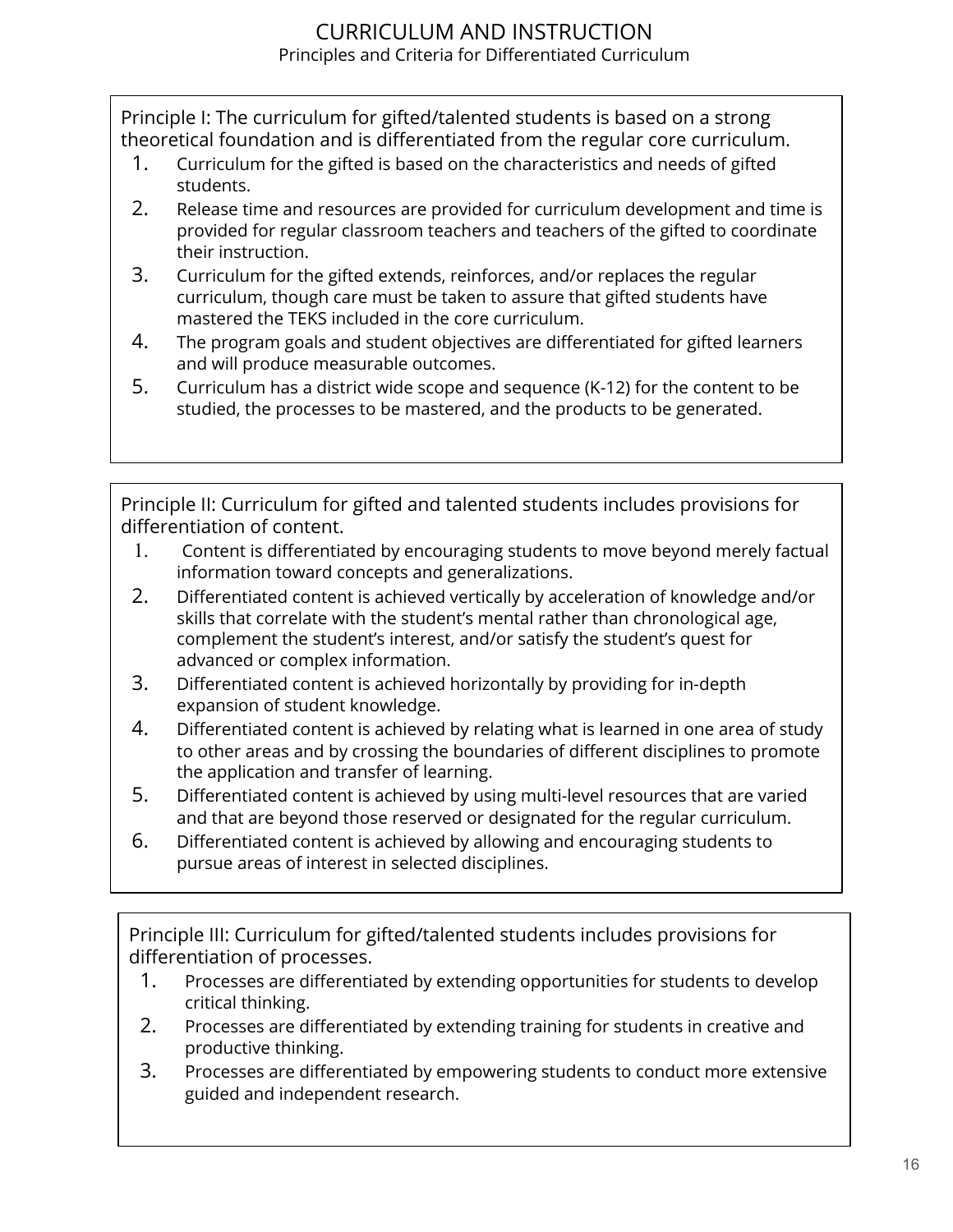Principle IV: Curriculum for gifted/talented students includes provisions for differentiation of products.

- 1. Students develop complex products that provide evidence of the differentiated content and processes that have been acquired.
- 2. Students develop products that are often audience-targeted.
- 3. Students develop expertise in using new experiences, resources, and technology not ordinarily used in product development.
- 4. Students are encouraged to select the types of products they produce through analysis of their needs and interests.
- 5. Students develop skills necessary for assessing their own performance/products and those of their peers using student and/or teacher designed criteria.
- 6. Students learn to accept and use critical feedback in a productive manner.

Principle V: Curriculum for gifted/talented students includes provisions for affective growth.

- 1. Differentiated curriculum ensures the development of insights into one's strengths, weaknesses, interests, learning styles, and preferences.
- 2. Differentiated curriculum ensures understanding of the student's responsibilities in a complex and diverse society and as a gifted/talented individual.
- 3. Differentiated curriculum ensures opportunities for career and leadership assessment and training as well as appropriate fellowship roles.
- 4. Differentiated curriculum ensures opportunities to investigate the relationship between oneself and others.

Principle VI: The learning environment supports and enhances the differentiated curriculum for gifted students.

- 1. The learning environment nurtures the cognitive and affective development of gifted students.
- 2. Learning resources are both effective and consistent with the program and student goals.
- 3. Materials and resources are differentiated in use or kind from those used in other options including general education, honors courses, and/or Advanced Placement courses.
- 4. District guidelines for evaluation of materials and resources for the gifted are established and used in selecting those appropriate for differentiated learning.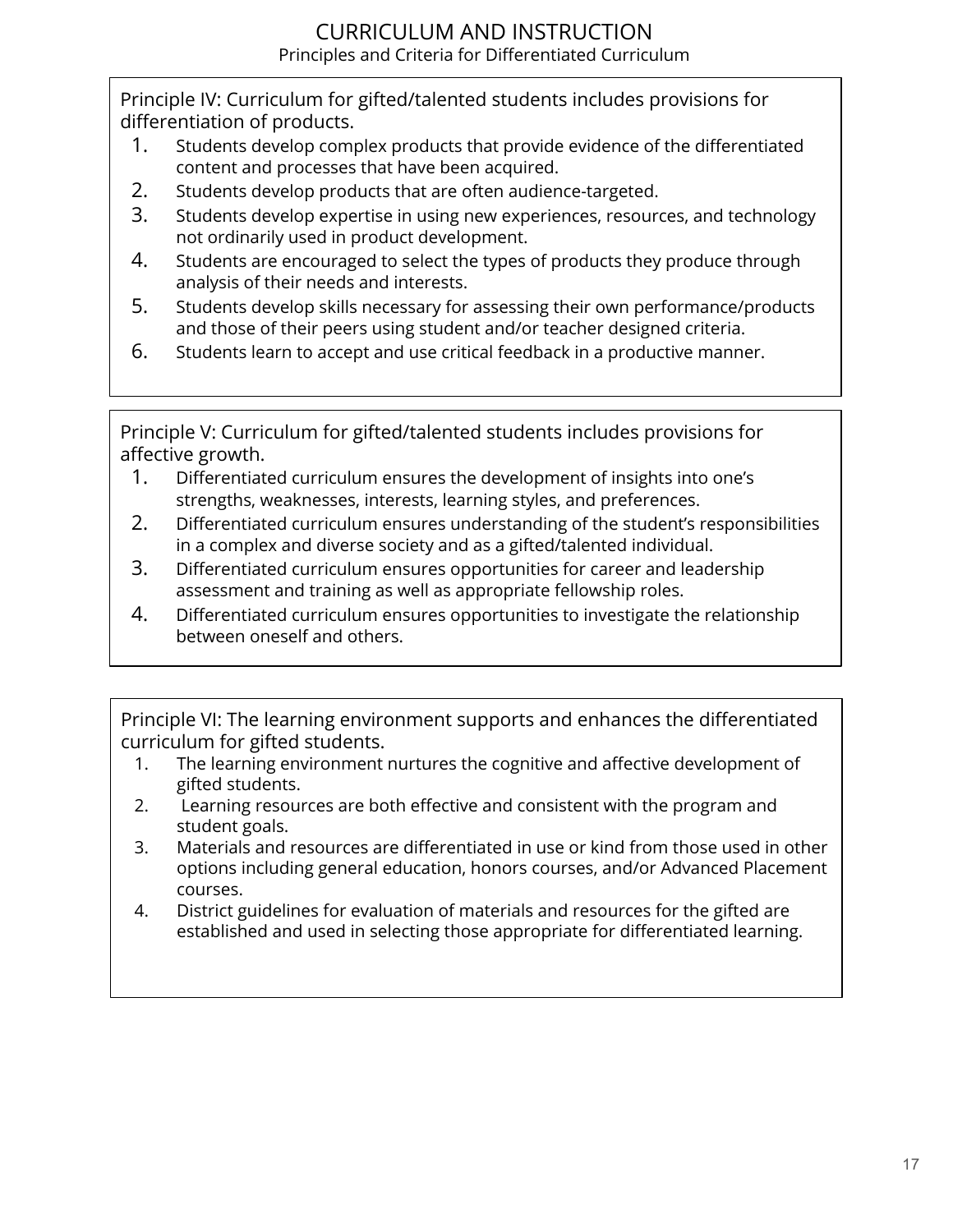## OUT OF SCHOOL OPPORTUNITIES

<span id="page-18-0"></span>Lockhart I.S.D. will provide out-of-school opportunities relevant to the student's area of strength. When possible, out-of-school experiences are provided to gifted/talented students during the school year through field trips and throughout the summer relevant to a current area of study. Some possible options are below:

- 1. Summer Activities/Camps
- 2. First Lego League Robotics Competition
- 3. Young National Scholars
- 4. U.I.L.
- 5. Future Problem Solvers of America
- 6. Destination Imagination
- 7. Duke University Talent Search
- 8. Academic Awards

## CREDIT FOR EARLY GRADUATION

Local board policies are developed that are consistent with the State Board of Education rules on credit by examination and Early High School Graduation. Dual credit and AP credit are available at the high school level.

## STATE G/T FUNDS

School districts shall ensure that no more than 45% of state funds allocated for gifted/talented education are spent on indirect costs as defined in the Financial Accounting and Reporting Module (Financial Accountability Resource Guide). At least 55% of the funds allocated to gifted/talented education is spent on assessment and services for gifted students (19 TAC §105.11).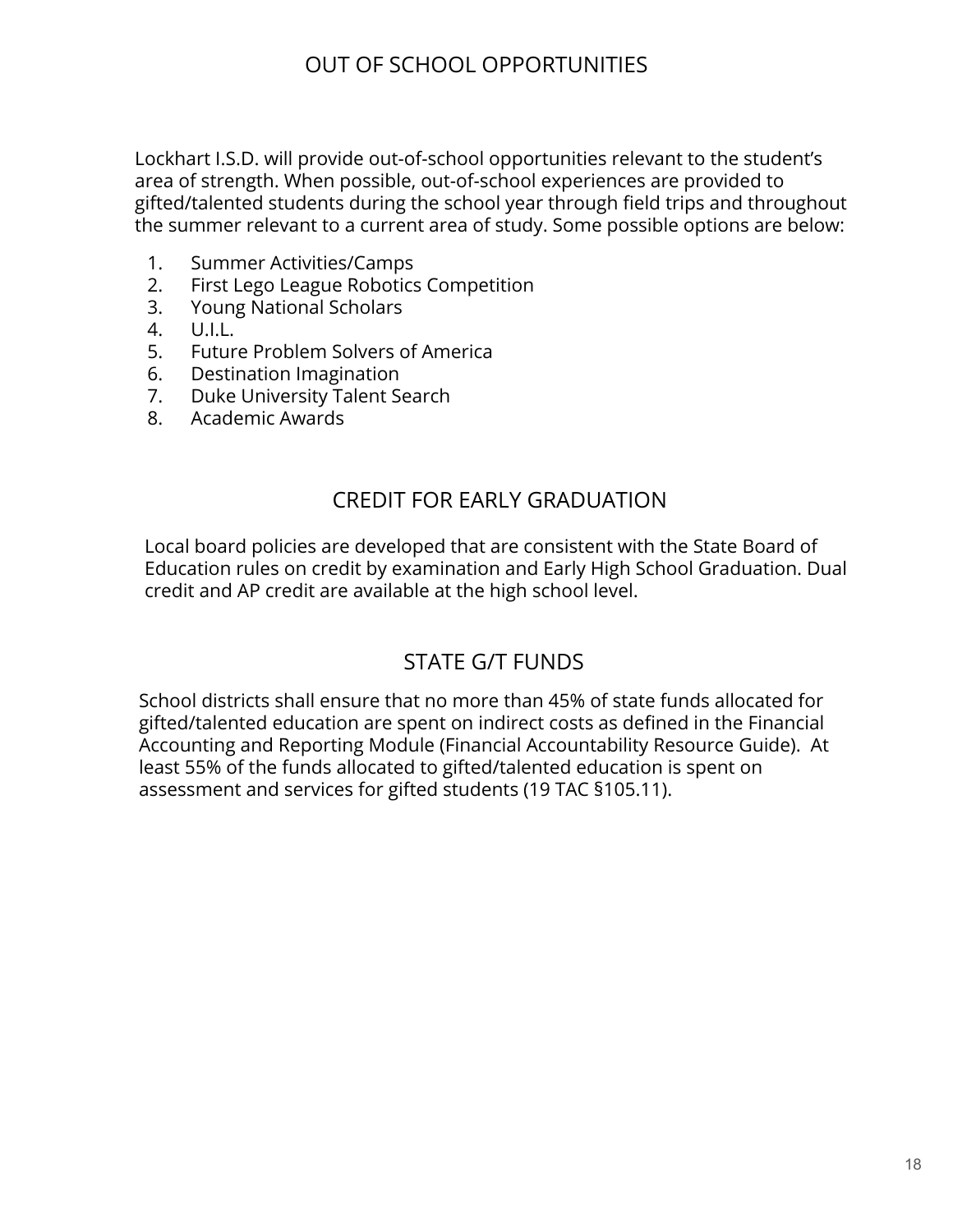## ACCOUNTABILITY STANDARDS

<span id="page-19-0"></span>School districts shall ensure that student assessment and services follow the accountability standards included in the Texas State Plan for the Education of Gifted/Talented Students. The Gifted/Talented Program shall be evaluated annually, and evaluation information shall be shared with Board members, educators, students, parents/guardians, and the community. The evaluation process shall ensure that those involved in the planning and implementation of the gifted/talented program are also involved in the evaluation.

Yearly assessment and review of the G/T Program includes evaluation of program services and policies. Appropriate changes will be made with the agreement of the committee. At the end of each school year the G/T facilitators at each campus will deliver end-of-year evaluations to students, parents, and educators. The results will be used to make appropriate changes to meet the needs of all surveyed the following school year.

LISD shall annually certify to the commissioner that the district has established a program for G/T students as required by rule and it is consistent with the *[Texas State](https://tea.texas.gov/sites/default/files/GT_State_Plan_2019_1.pdf)  [Plan for the Education of Gifted/Talented Students](https://tea.texas.gov/sites/default/files/GT_State_Plan_2019_1.pdf)* (State Plan) under Texas Education Code Section 29.123.

LISD shall report to the commissioner regarding the use of the funds on the district's program for G/T as provided by the State Board of Education rule.

The LISD Board of Trustees has primary responsibility for ensuring that the district complies with all applicable requirements of state education programs. Recommendations to the Board of Trustees are made by the Gifted/Talented Program Facilitators.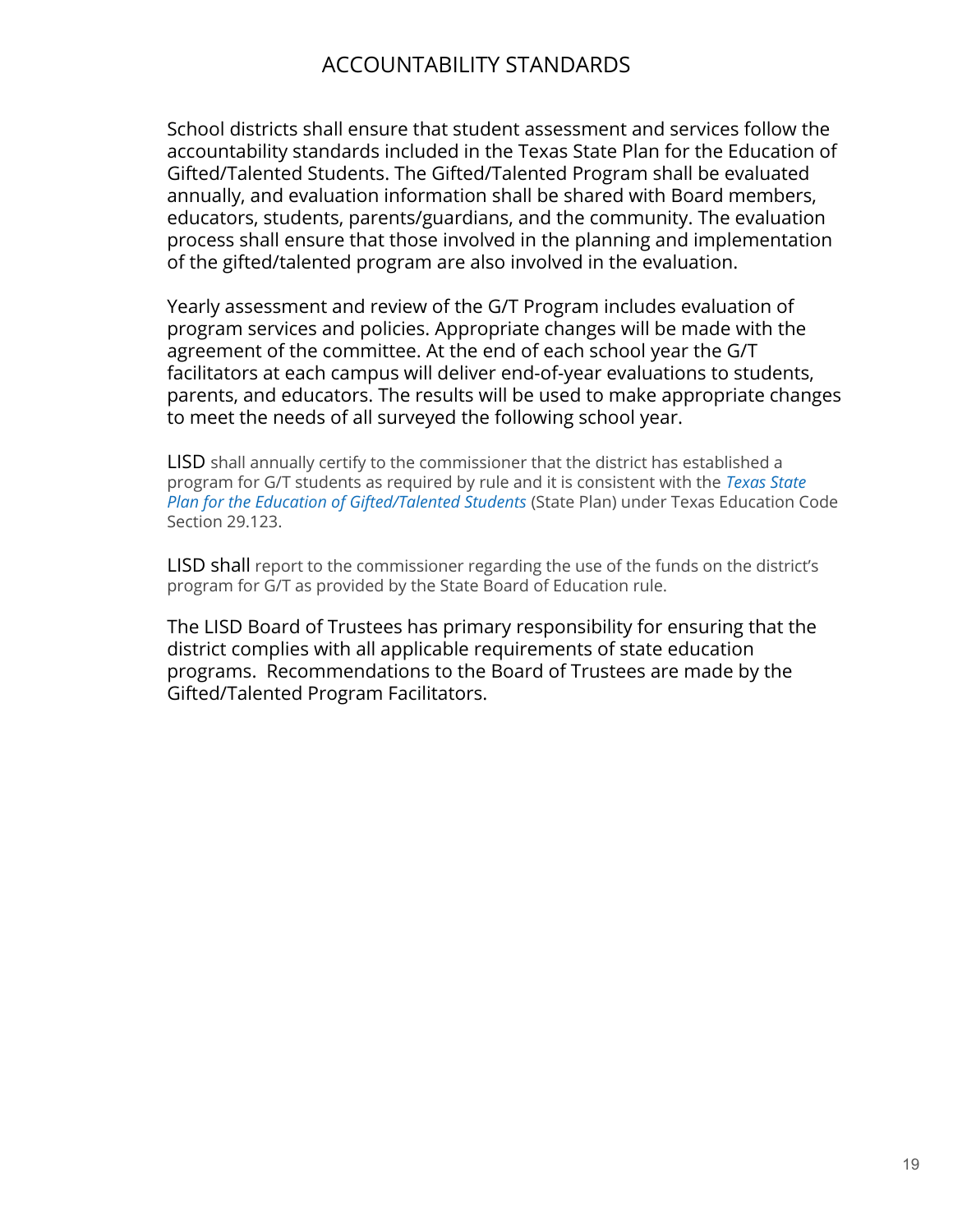## PROFESSIONAL DEVELOPMENT

<span id="page-20-0"></span>Lockhart I.S.D. is committed to equipping its teachers to meet the special needs of its students and emphasizes continued staff development in the area of gifted education. In accordance with the Texas State Plan for the Education of Gifted/Talented, all staff members who work with identified students will receive specialized training; the gifted/talented facilitators will receive additional staff development.

In its Gifted and Talented Program, the district shall:

- 1. Require a minimum of 30 clock hours of staff development for teachers who work with identified students. This training will include nature and needs of gifted/talented students, identification and assessment of student needs, social/emotional needs of the gifted, and modified/differentiated curriculum/instruction of gifted. The district will ensure that teachers who work with gifted children but who do not have the required 30 clock hours will obtain it within one semester.
- 2. Require ongoing staff development (6 clock hours) annually of professional development in gifted education.
- 3. Require administrators and counselors who have authority for program decisions to have a minimum of 6 hours of professional development which includes nature and needs of gifted/talented students and program design and options for gifted/talented students.
- 4. Professional development activities will be evaluated. The results of the evaluations will help determine future training or staff development plans.
- 5. Secondary teachers may attend a week-long College Board Advanced Placement (AP) or Pre-AP Summer Institute to fulfill 18 hours of the curriculum portion of their 30-hour requirement. Secondary teachers still must attend a nature and needs session and a session on assessment/identification if they use the AP or Pre-AP Summer Institute hours as the curriculum portion of their 30 hours.
- 6. LISD Board of Trustees is trained to ensure program accountability based on the Texas State Plan for the Education of Gifted/Talented Students.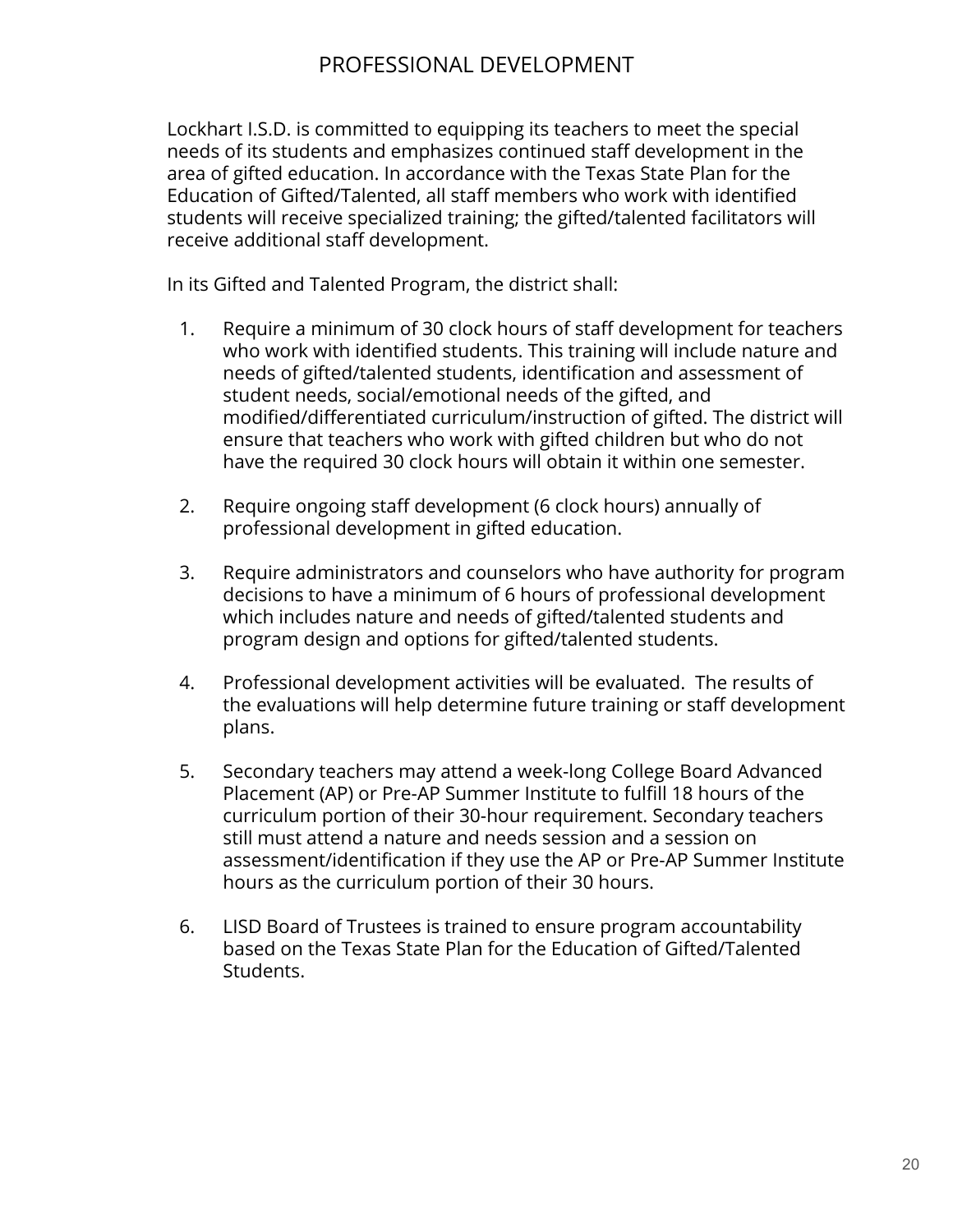## FAMILY/COMMUNITY INVOLVEMENT

<span id="page-21-0"></span>Lockhart ISD provides opportunities for parent involvement via district and campus web sites, the Talented & Gifted brochures, volunteer opportunities, and newsletters or other types of communications.

Lockhart ISD evaluates the effectiveness of the program annually by utilizing evaluation forms in which parents, students, teachers, and administrators provide feedback concerning the program. The district uses this data to modify and update district and campus improvement plans.